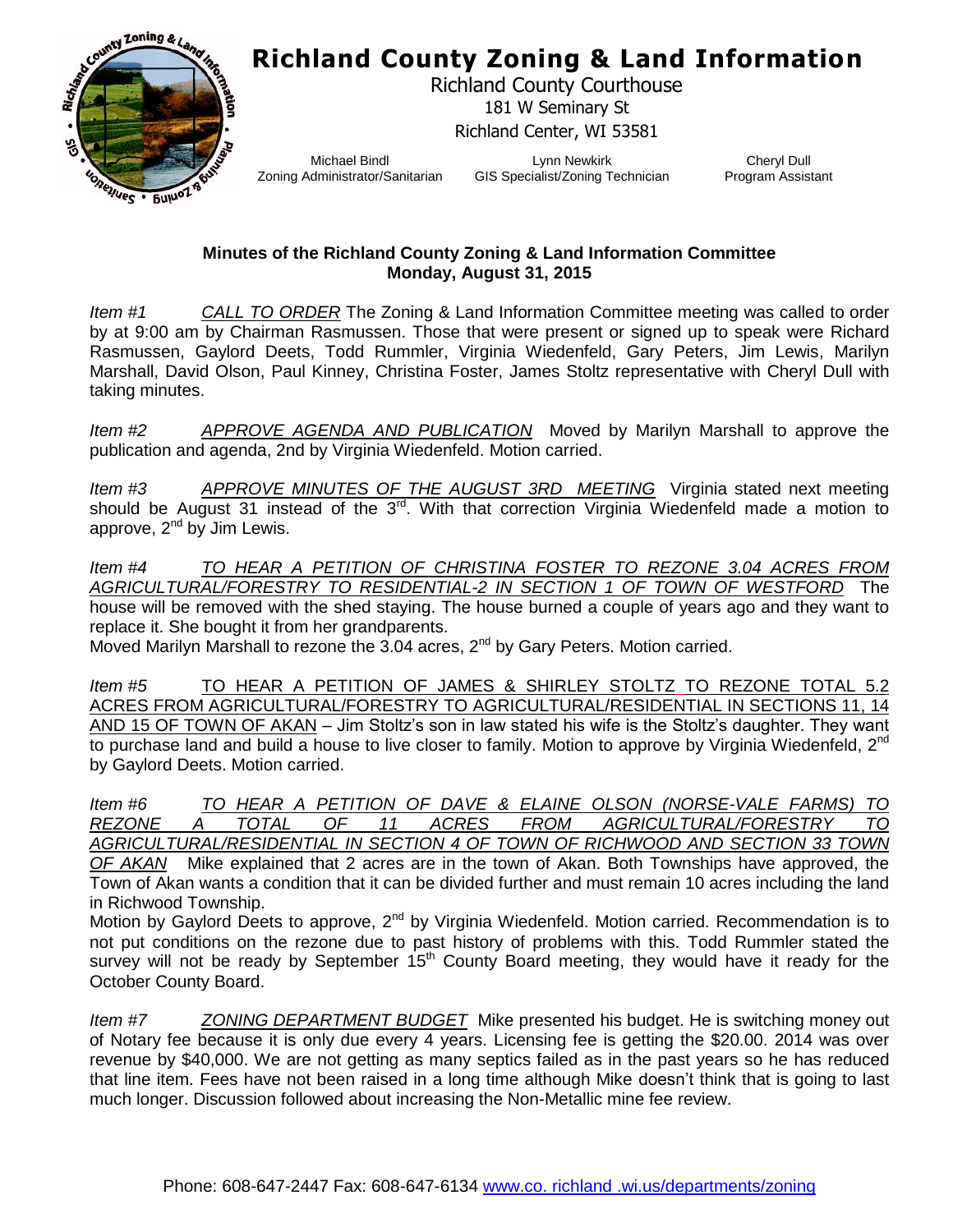## **Richland County Zoning & Land Information**



Richland County Courthouse 181 W Seminary St Richland Center, WI 53581

Michael Bindl Zoning Administrator/Sanitarian

Lynn Newkirk GIS Specialist/Zoning Technician

Cheryl Dull Program Assistant

Mike advised the Committee that new law states you cannot deny any cell towers. Therefore another neighboring County has raised their Cell tower fee. The Committee asked that cell tower fees be put on the next agenda.

*Item #8 LAND INFORMATION BUDGET* Mike stated there are 3 different accounts. He is predicting \$75,000 in the budget.

Account 24, Electronic Access – Electronic Access is going away. If there is any left over money Mike will ask the remaining money will go into the Land Information Budget.

Account 48, Land Information Fund – We are behind in that account. Mike advised the Committee that Paul Klawiter's overtime pay of 52 hours was coming out of this account. Tim will not be getting OT out of this account. The money in this account rolls over every year. In 2013 Paul put that account into the red without anyone knowing. There is \$14,000 left for this year.

*Item #9 SURVEYOR BUDGET* Todd Rummler has 4 line items. He has no changes with the total although he is moving some money around between the line items. Gaylord questioned why the Surveyor is buying stuff for the Register of Deeds? Todd explained the binders are for his tie sheets although Sue Triggs had purchased them.

*Item #10 REVIEW OF PLSS CORNER PROJECT RFP* Todd Rummler stated Lynn Newkirk, Mike Bindl and Tim Dahlen have been work to try to find out what corners have been completed. Many of the corners have been completed but a lot of those where completed before GPS was developed. Paul and Matt had told the Committee that the corners are done and Todd agrees they are although there is no coordinates on them. Most of those are in the Western part of the County. Since we are still getting grant money we can go back and get coordinates on the corners that are missing.

From the 2014 Grant there is over \$10,000 left to spend on a project like this. The Land Information Committee met and decided to use \$4,000 of this grant and move all this information to the Counties mega server.

Todd reviewed the previous bids and is predicting the prices per corner will go up. After reviewing the corners that have been completed, Todd recommends completing Willow and Marshall as they have several corners already completed. Todd is intending on bidding 2 separate projects for Surveyors to bid on. If the bids are more than \$200 per corner then Todd has some money in his budget to use for the project. We need to plan ahead and get these corners into future projects out of grant money. Mike explained to the Committee that some of these were suppose to be done by Westbrooke in 2009. We don't know where that information is which Todd is going to look into. Todd stated Mike Goebel did send some information in but it is old information and we are still looking for the information from 2009.

Todd addressed the RFP contract. Todd would like a few changes due to the fact that last year we had problems with compliance. He added a 20% penalty if work is not completed in time. Another change is related to the reference ties. From corners from last year, some angles were verified and some did not verify the angles. Todd has added that language into the Contract. Last year the Surveyor was allowed to request Bounty money also when surveying corners. Todd has added that they cannot get both the contract corner and Bounty money. Mike stated the goal behind this is to keep the cost under \$5,000 per project. Todd intends to get this out with sealed bids being due back by Thursday October 1<sup>st</sup>.

*Item #11 REQUEST FOR DATA FEE TO BE WAVED* Mike presented a request from the UW Center again asking for free data. Last year we denied their request. They stated the use would be for